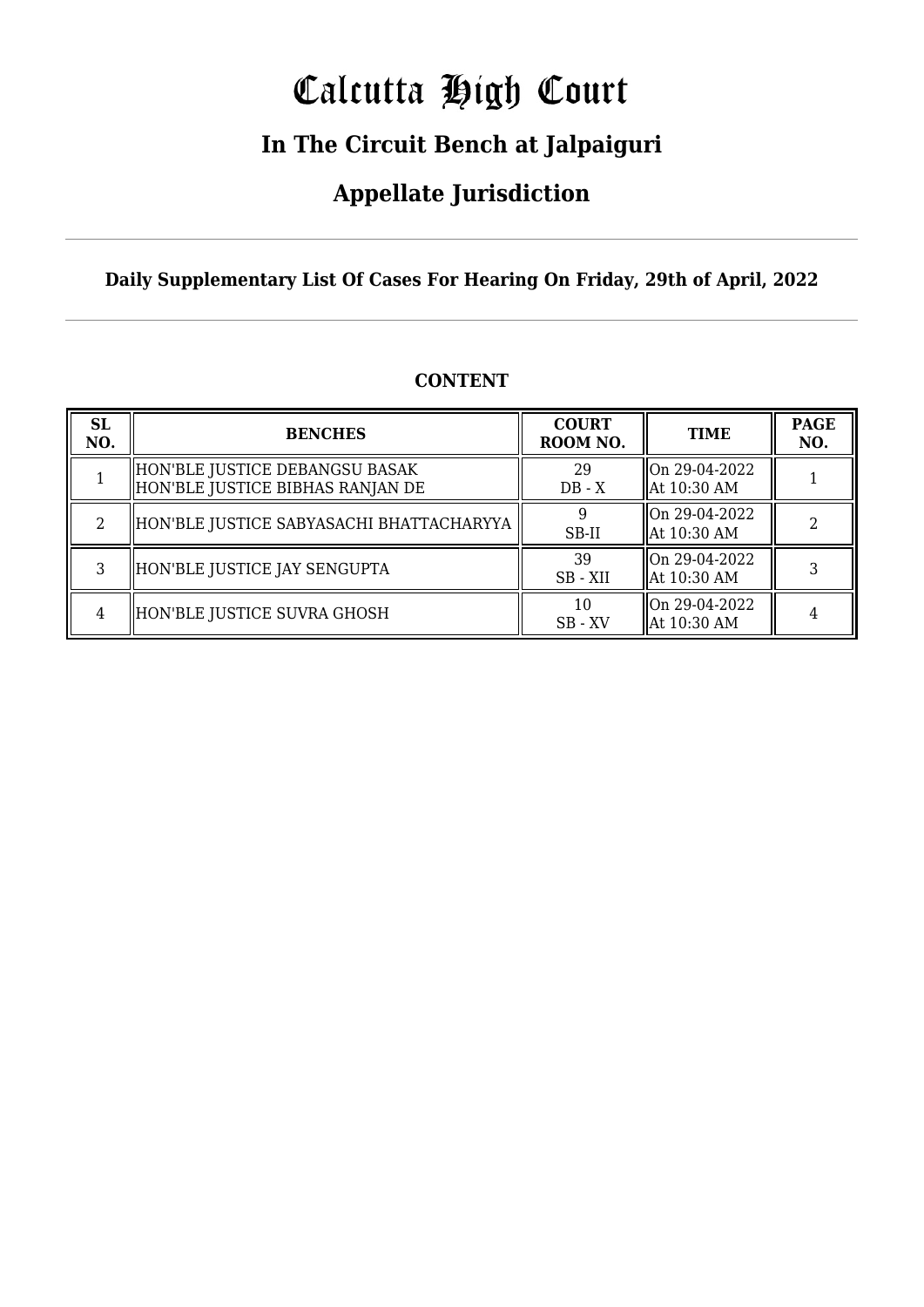

**DAILY CAUSELIST For Friday The 29th April 2022**

**COURT NO. 29**

**DIVISION BENCH (DB - X)**

**AT 10:30 AM**

**HON'BLE JUSTICE DEBANGSU BASAK HON'BLE JUSTICE BIBHAS RANJAN DE (VIA VIDEO CONFERENCE)**

#### **FROM PRINCIPAL BENCH**

#### **APPLICATION FOR BAIL**

1 CRM(DB)/149/2022 RANJIT MONDAL VS

KAMAL DAS

State of West Bengal

*(Bench ID-1164 ) 1/1* Page 1 Of 4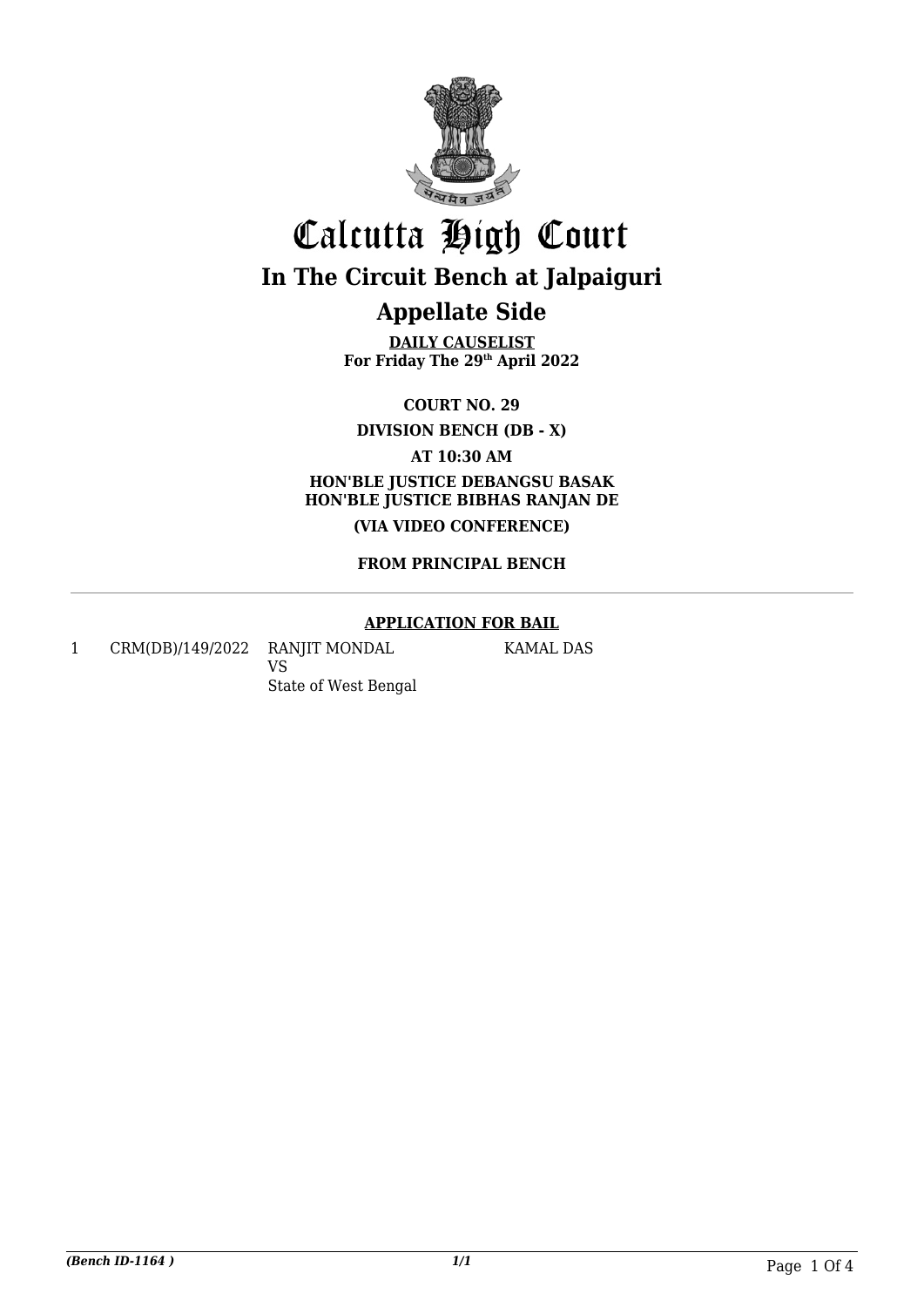

**DAILY CAUSELIST For Friday The 29th April 2022**

**COURT NO. 9**

**SINGLE BENCH (SB-II)**

**AT 10:30 AM**

**HON'BLE JUSTICE SABYASACHI BHATTACHARYYA (VIA VIDEO CONFERENCE)**

#### **FROM PRINCIPAL BENCH**

#### **APPLICATION**

1 IA NO. CAN/1/2022 ALI KHATIRUL In WPA/688/2022 Vs STATE OF WEST BENGAL AND ORS.

DHANANJAY NAYAK DHANANJAY NAYAK

*(Bench ID-1094 ) 1/1* Page 2 Of 4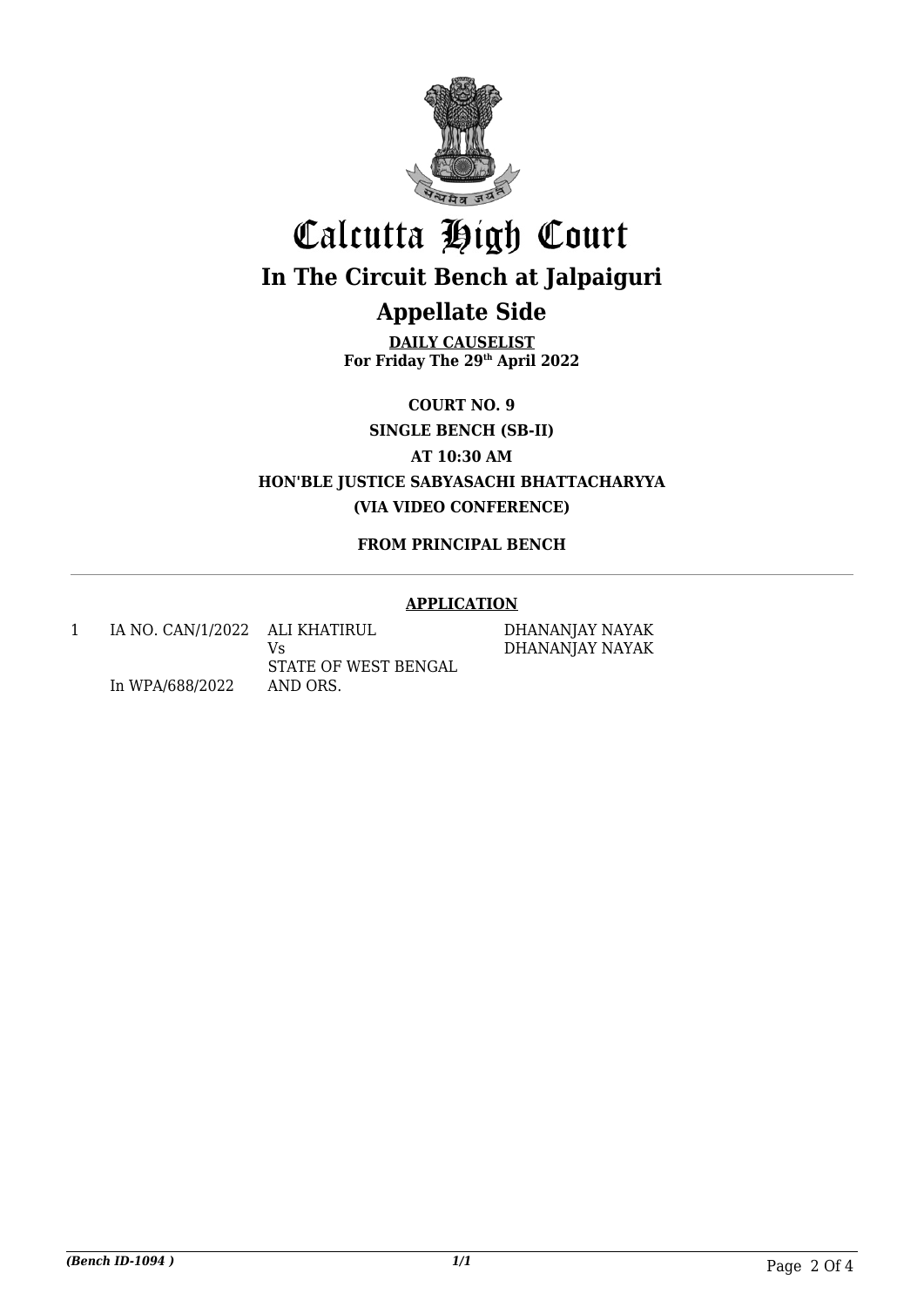

**DAILY CAUSELIST For Friday The 29th April 2022**

**COURT NO. 39 SINGLE BENCH (SB - XII) AT 10:30 AM HON'BLE JUSTICE JAY SENGUPTA (VIA VIDEO CONFERENCE)**

#### **FROM PRINCIPAL BENCH**

#### **CRIMINAL REVISION**

|   | CRR/86/2022 | ASIT SARKAR<br>VS<br><b>SOLANKI SARKAR</b>               | <b>ANITA SHOW</b>      |
|---|-------------|----------------------------------------------------------|------------------------|
| 2 | CRR/91/2022 | CHANDI PRASAD PODDAR<br>VS<br>MANOJ KUMAR AGARWALA       | <b>SACHIT TALUKDER</b> |
|   | CRR/92/2022 | CHANDI PRASAD PODDAR<br>VS<br><b>MANOJ PRASAD PODDAR</b> | <b>SACHIT TALUKDER</b> |